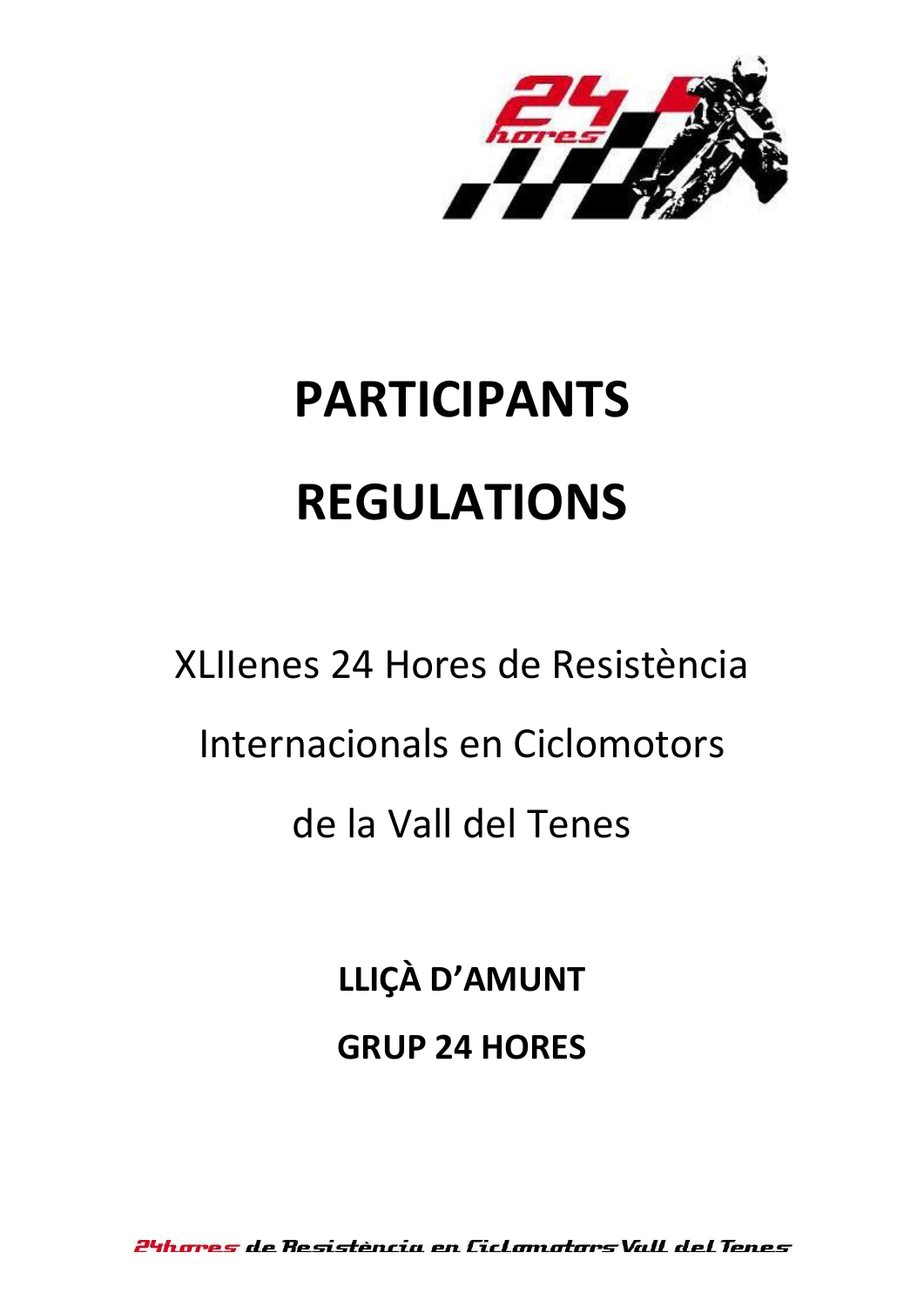

# **INDEX**

- 1.- Organization
- 2.- Calendar and Schedule
- 3.- General Conditions
- 4.- Sports Criteria
- 5.- Participants
- 6.- Technical Characteristics Groups
- 7.- Characteristics Rider Classes
- 8.- Registrations
- 9.- Scrutineering
- 10.- Practice sessions
- 11.- Start
- 12.- Riders change-over
- 13.- Refuelling
- 14.- Lights
- 15.- Prizes
- 16.- Penalties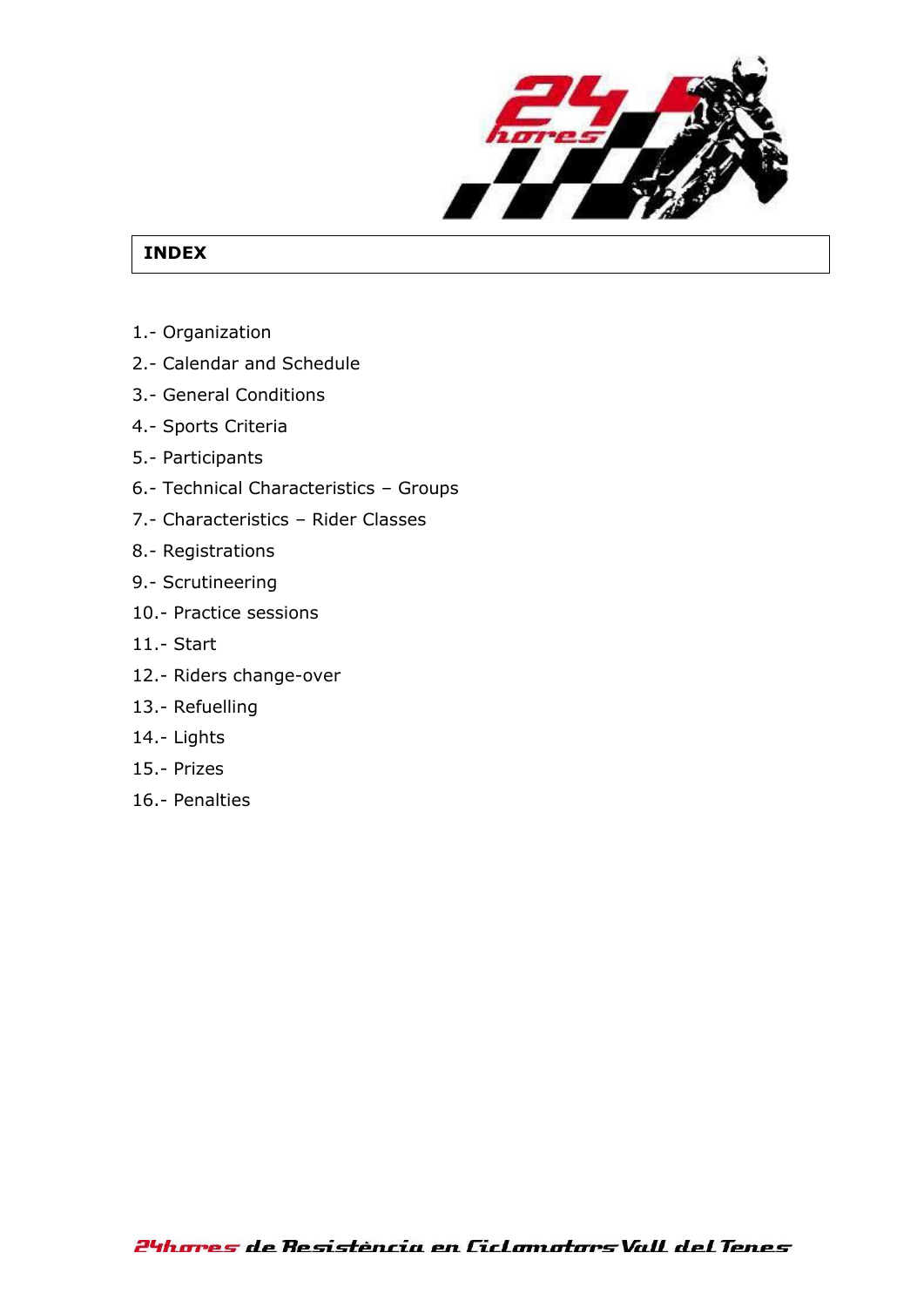

#### **ARTICLE 1 ORGANIZATION**

The A.E. GRUP 24 HORES organizes the **XLII 24 Hores Internacionals de Resistència en Ciclomotors de la Vall del Tenes**  taking place on September 2<sup>nd</sup>, 3<sup>rd</sup> and 4<sup>th</sup> 2022.

Tel: (+34) 640 570 827 (from 18.30 to 21.30)

Web: [www.24hores.cat](http://www.24hores.cat/)

Email: [inscripcions@24hores.cat](mailto:inscripcions@24hores.cat)

## **ARTICLE 2 CALENDAR AND SCHEDULE**

#### **June 8th , 2022**

Publication of the participants' regulations of the *XLII 24 Hores de Resistència en Ciclomotors de la Vall del Tenes.*

#### **June 18 th , 2022**

Opening date for the registrations

#### **July 29th , 2022**

at 18:00, closing time for the registrations.

#### **August 3 rd , 2022**

Publication of the participants list on [www.24hores.cat](http://www.24hores.cat/)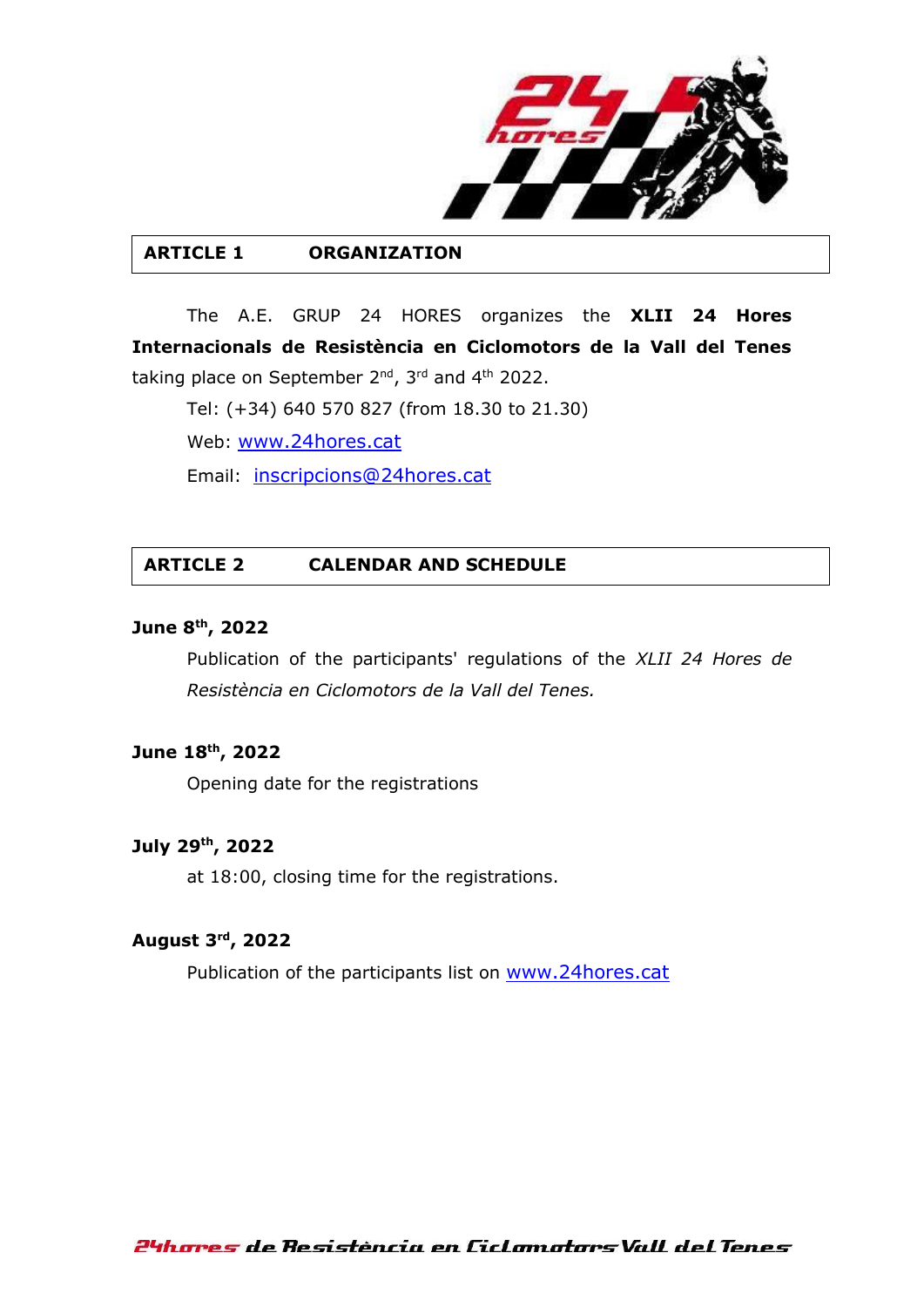

#### **September 2 nd , 2022**

- To be confirmed Opening of the Paddock.
- 16.00 to 18.45 Administrative Scrutineering.
- 17.15 to 19.00 Technical Scrutineering.
- 19.30 to 21.00 Free Practice Session.

#### **September 3 rd , 2022**

08.00 to 09.00 Administrative Scrutineering.

- 08.15 to 09.00 Technical Scrutineering.
- 09.30 Publication of the participants' list.
- 10.00 to 11.00 Free Practice Session.
- 11.15 Qualifying Practice Session.
- 12.00 Briefing for riders and team managers.
- 13.00 Publication of practice results.
- 13.30 Publication of the starting grid.
- 18.15 to 18.45 Presentation of the teams.
- 19.00 Start of the XLII 24 Hores.

#### **September 4 th , 2022**

19.00 End of the race XLII 24 Hores.

19.30 Publication of the results and prizes awards.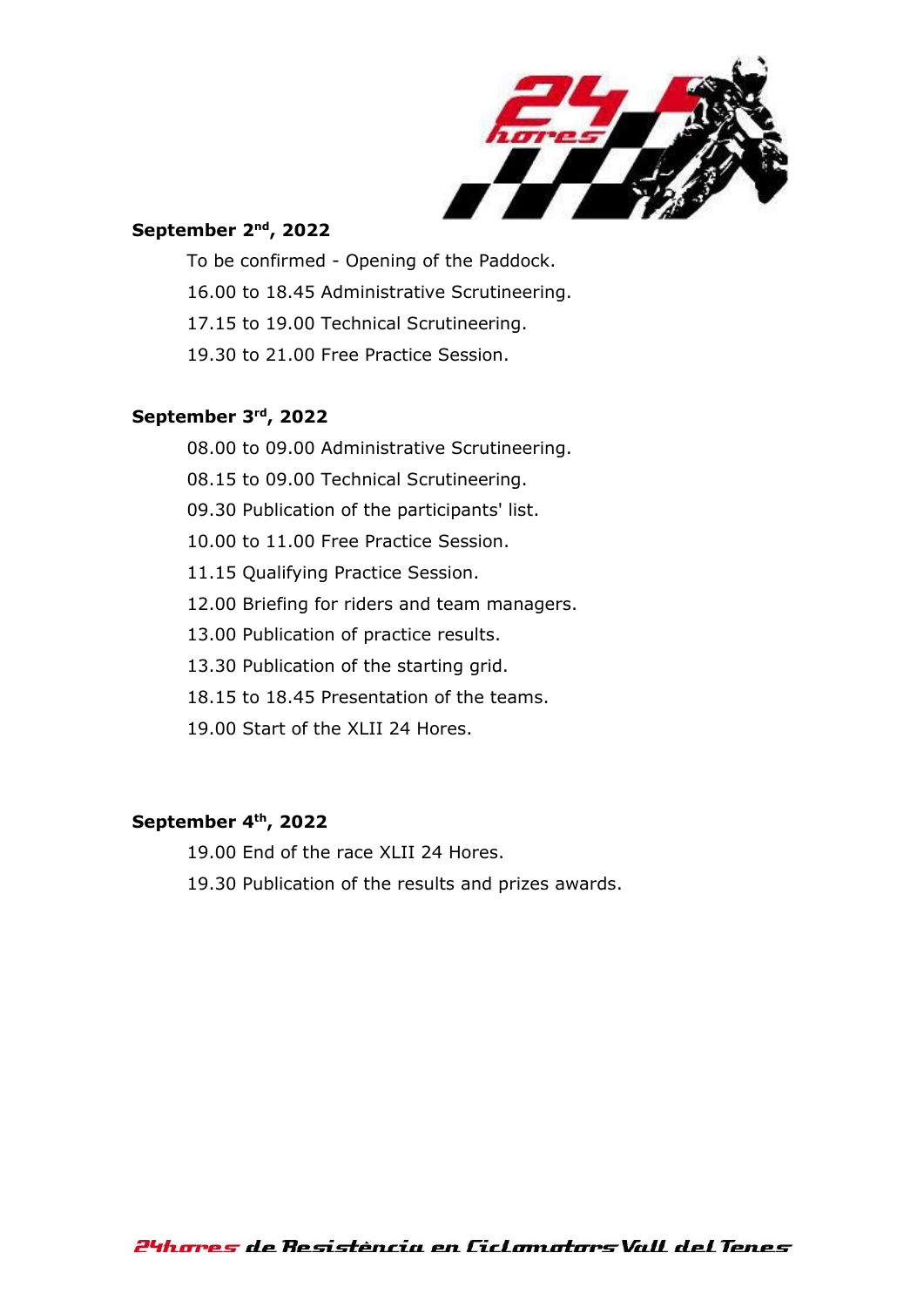

## **ARTICLE 3 GENERAL CONDITIONS**

- 3.1 It is prohibited to show any kind of advertising in the boxes or in any other part of the track. If interested in doing so, please contact in advance the head of advertising.
- 3.2 It is prohibited to hammer or stick any sharp object on the walls of the boxes.
- 3.3 Public services such as swimming pool, showers, toilets, must be used responsibly. The organization reserves the right to ask for legal liability and to exclude from the competition the team which fails to fulfil this regulation.
- 3.4 Teams must be careful when using the Paddock area, as it is a limited and small area and it must be optimized in order to fit all teams.
- 3.5 The organization will manage the entrance to the paddock, and will assign the entrance to the paddock follow strictly the race registration order (payment).
- 3.6 The organization may keep some room inside the Paddock area for the needs of the race.
- 3.7 It is prohibited to use motor vehicles (such as pitbikes or scooters) inside the Paddock area and inside the other areas of the track.
- 3.8 The organization will place the teams in the box by strict order of ascending number. The teams that want to be together must have consecutive numbers. During the registration the teams can request the desired number (from 2 to 99), and in case of coincidence the team that has completed the registration before (payment) will have preference. If a new number is requested after the registration, the order of preferences in case of conflict will be the moment of the new request. Any change must be reported before July 30<sup>th</sup> 2022 by email to [inscripcions@24hores.cat.](mailto:inscripcions@24hores.cat)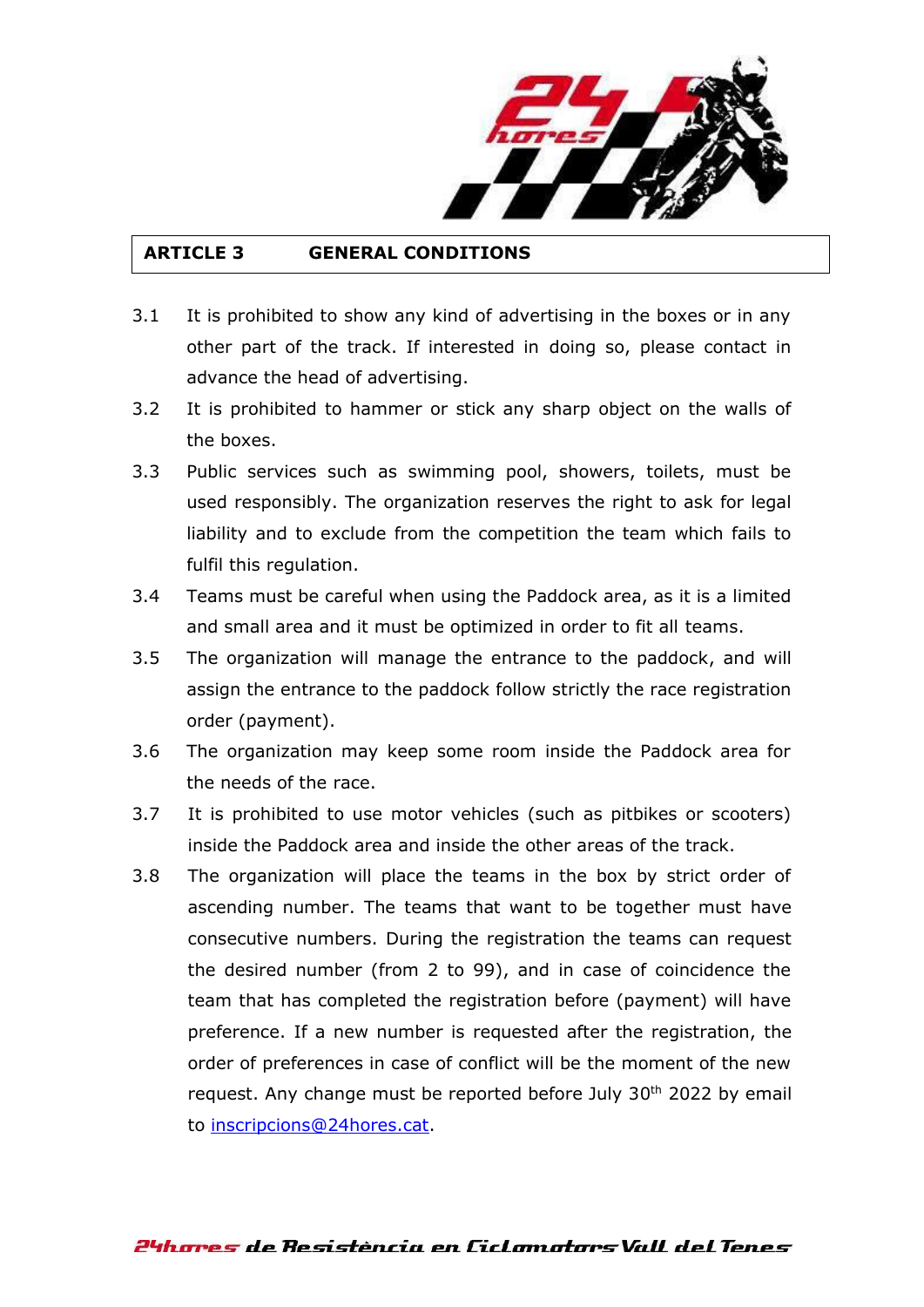

- 3.9 The tents located in front of each box, cannot exceed 340cm height, and neither other devices cannot exceed this height. The teams cannot locate tents on refuelling area.
- 3.10 Each box must be fitted with a fire extinguisher (5kg minimum)
- 3.11 Smoking inside the box and in the refuelling area is prohibited.
- 3.12 The organization reserves the right to change any part of these regulations, and if so, the organization will give written notice about the possible changes to the teams.

# **ARTICLE 4 SPORTS CRITERIA**

- 4.1 The race lasts 24 hours non-stop, on a motocross-like race track.
- 4.2 The race director will hold a briefing (signature control) that all riders and team managers must attend.
- 4.3 During the race, information about its development will be provided.
- 4.4 A bike cannot exit the track, except in case of force majeure, and if so, it has to go into the track in the same exact point it exited.
- 4.5 Riding in the opposite direction of the race on the track is prohibited.
- 4.6 During the race, bikes can only be pushed by its engine, the strength of the rider or any other natural cause. No other person except for the rider can thus push or help push the bike, unless a race marshall commands it and supervises it.
- 4.7 Riders must not make any illegitimate manouvre against the other riders, such as preventing an overtaking.
- 4.8 Participants must follow the instructions or indications given by flags or any other signs that the organization may use.
- 4.9 Any bike which can be dangerous or uncomfortable to the other riders, either due to the bike conditions or the rider's way or riding, can be penalized or excluded.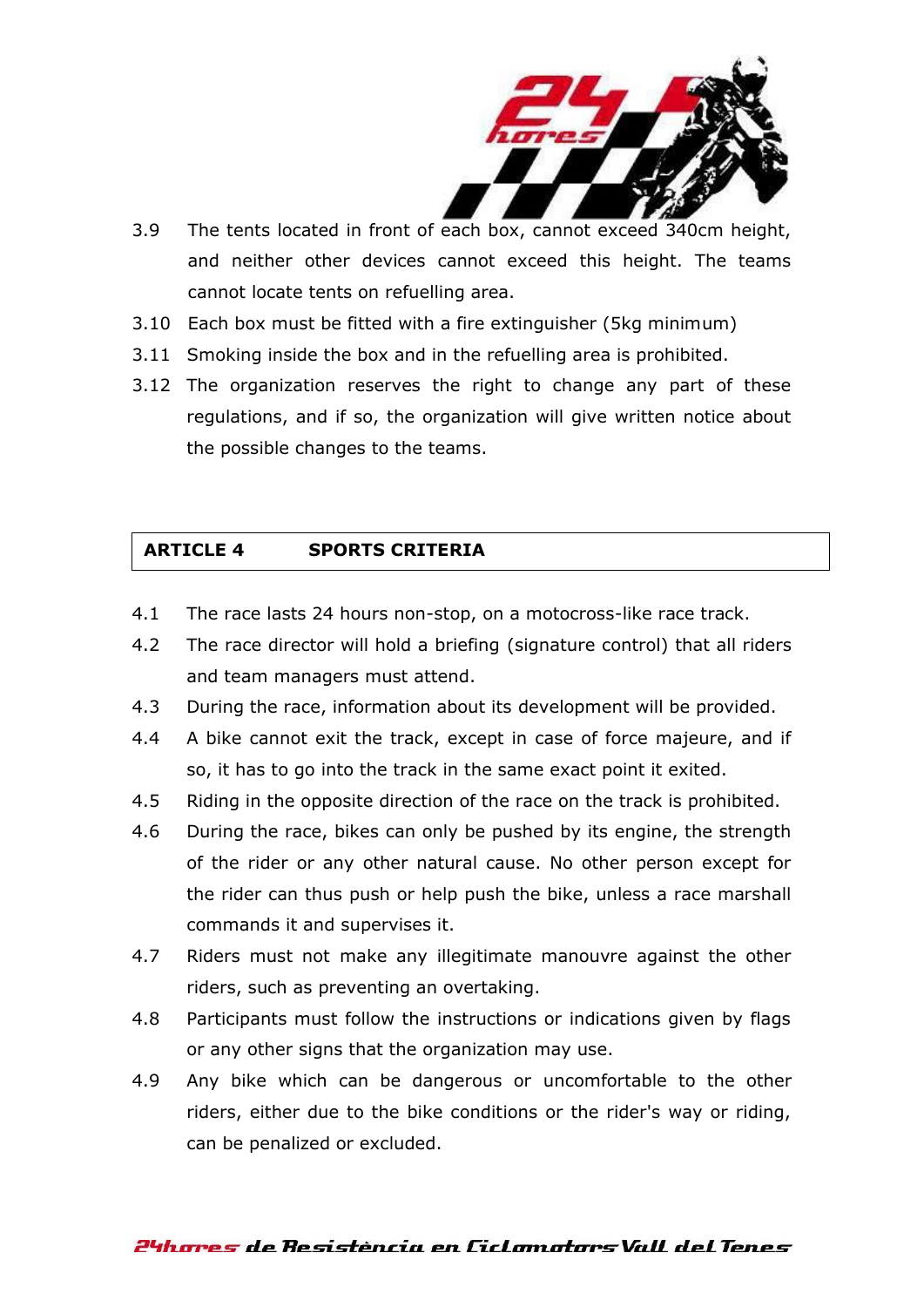

- 4.10 The bike must use front and rear lights during the period established by the organization. If the rider fails to use the lights when commanded, the rider will be told to stop via PA system. If the rider does not stop in the following lap, the rider shall be penalized. In case the lights failure cannot be repaired, the bike must stay in the box until the organization determines the time when the lights are not necessary any more.
- 4.11 The bike must use exhaust system in well condition. Reparation order will be told to the team, and if the rider don't stop at the next lap will be penalized. If the exhaust system cannot be repaired the bike will remain at box.
- 4.12 The repairs must be carried out in the box of the team. In case of a repair that may entail risk of fire, such as welding, a member of the team must be prepared with a homologated fire extinguisher ready to be used, and the bike fuel tank must be removed and away from the bike.
- 4.13 In case of breakdown in the track, the rider may be helped push the bike by another rider of the same team, totally fitted with the race equipment (helmet, number, gloves, etc.)
- 4.14 If a bike stops in the middle of the track due to breakdown, the rider may repair the bike in a safe place, with previous authorization from the race director or a race official and supervision of a technical steward. The other members of the team (max. 2 people) can provide tools and spare parts to the rider, but only the rider can repair the motorbike inside the track.
- 4.15 Participants must ensure that their bikes fulfil all requirements and all safety conditions during the practice sessions and the race.
- 4.16 The last lap time cannot be less than 10 minutes in dry conditions or more than 15 minutes in wet conditions, once the end of the race has been announced. If the time is more than the established, the last lap will not count.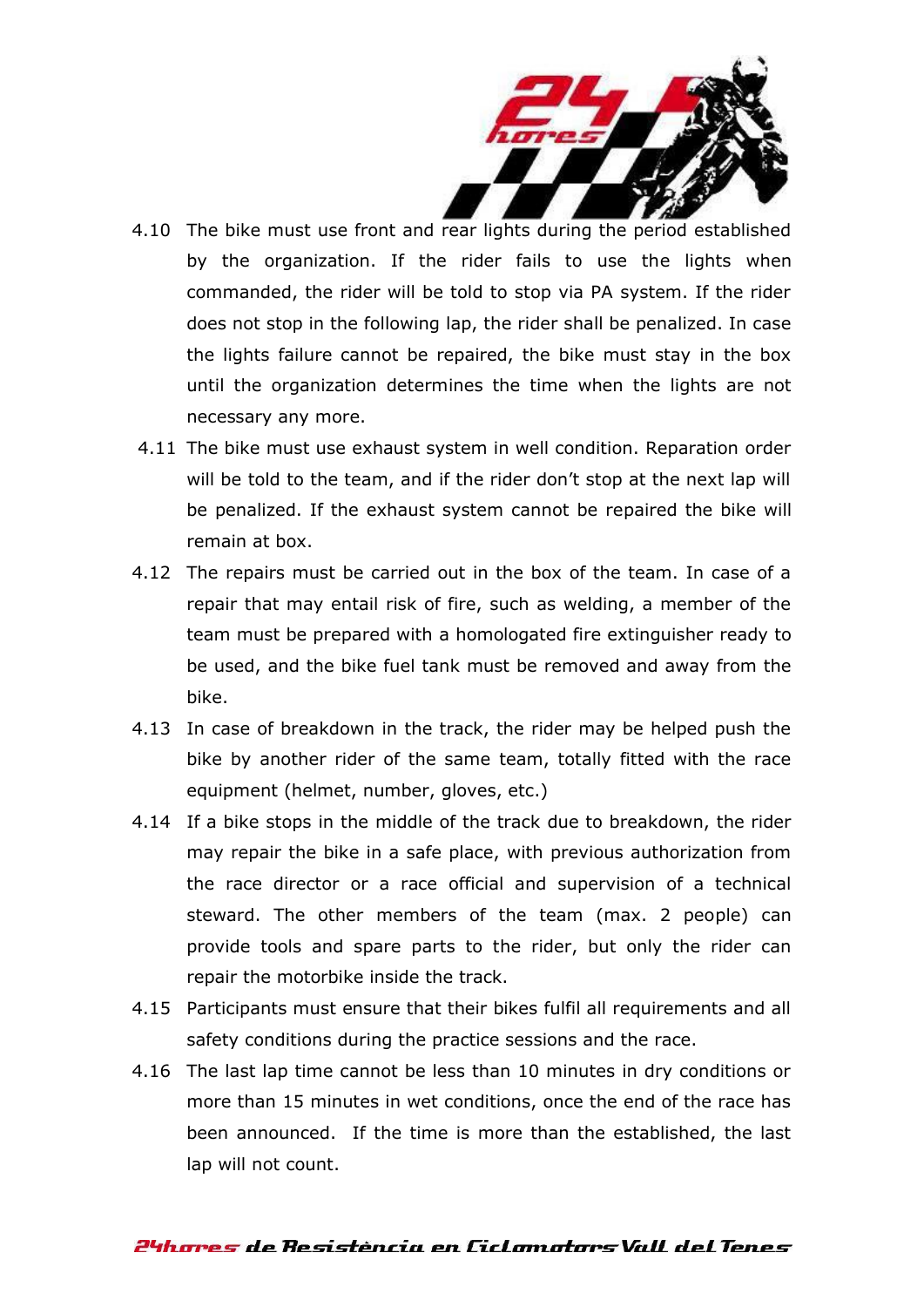

- 4.17 In order to qualify for the race, the team must cover 40% plus one lap of the total laps completed by the first team of the same category.
- 4.18 After the competition, bikes shall be placed in the Parc Fermee, where the Technical Scrutineer shall proceed to the final scrutineering. Bikes must remain in the Parc Fermee until the Race Director allows teams to take them away. While in the Parc Fermee, bikes cannot be manipulated in any way. At least one mechanic per team must be available in case the Technical Scrutineer orders the dismantling of a bike.
- 4.19 The final results will be published within 30 minutes after the end of the race.
- 4.20 In case there are any questions, requests or complaints about the race results or development, these shall be made to the Race Director.
- 4.21 In case there is a request or complaint about the final results, this shall be made within 30 minutes after the publication of the results.
- 4.22 In order to be valid, a complaint shall be made in writing, signed by a participant and addressed to the President of the Jury. The complaint plus a deposit of 300  $\epsilon$  must be given to the Race Director within the following deadlines:
- 4.23 Before the closing of the registration period, if it is a complaint about a regulations mistake.
- 4.24 At least 24 hours before the start of the race, if it is a complaint about a fault in the race track or about any matter which can affect the course of the race.
- 4.25 Before the end of the preliminary scrutineering, if it is a complaint about the validity of an inscription, the ability or skills of a rider, or the characteristics of a bike.
- 4.26 Within an hour after the incident, if it is a complaint against the decision of a marshall or about an irregularity during the race.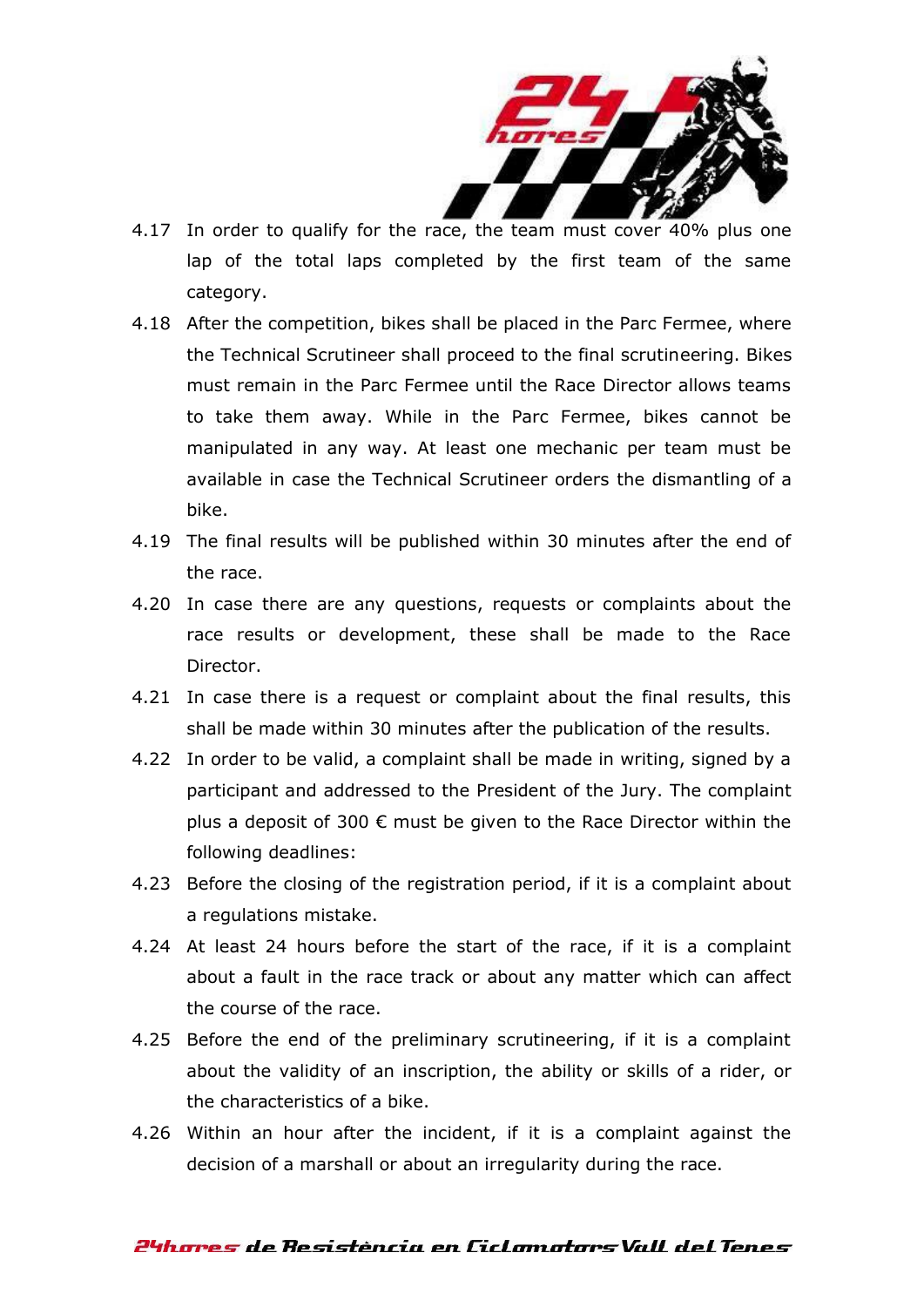

- 4.27 Within half an hour following the race, if it is a complaint about the technical characteristics of a bike that has been modified after the scrutineering.
- 4.28 Within half an hour following the publishing of the results, if it is a complaint about the final results.
- 4.29 Within half an hour after obtaining a written response from the Race Director, if it is a complaint against the final resolution about a clarification request.
- 4.30 A complaint or claim can only deal with one specific matter at a time. The deposits will be refunded as soon as the complaint or claim is has been proved. Each claim shall only deal with a single issue.
- 4.31 The decision of the Jury cannot be appealed. In certain cases, however, it might be appealed according to what the *Codi Esportiu de la Federació Catalana de Motociclisme* (The Regulations of the Catalan Motorcycling Federation) prescribes.
- 4.32 The participants, by signing the inscription, declare that they have acknowledged and accepted the current Regulations of this race as well as the *Reglament Esportiu de la Federació Catalana de Motociclisme.*
- 4.33 The Regulations of the FCM shall apply to any aspect which is not provided in these regulations.
- 4.34 These regulations shall be interpreted by the Race Stewards in the first place and by the *Federació Catalana de Motociclisme* (FCM) in the second place.
- 4.35 This document is a translation of the Catalan version, and in case of discrepancy, the original will always prevail.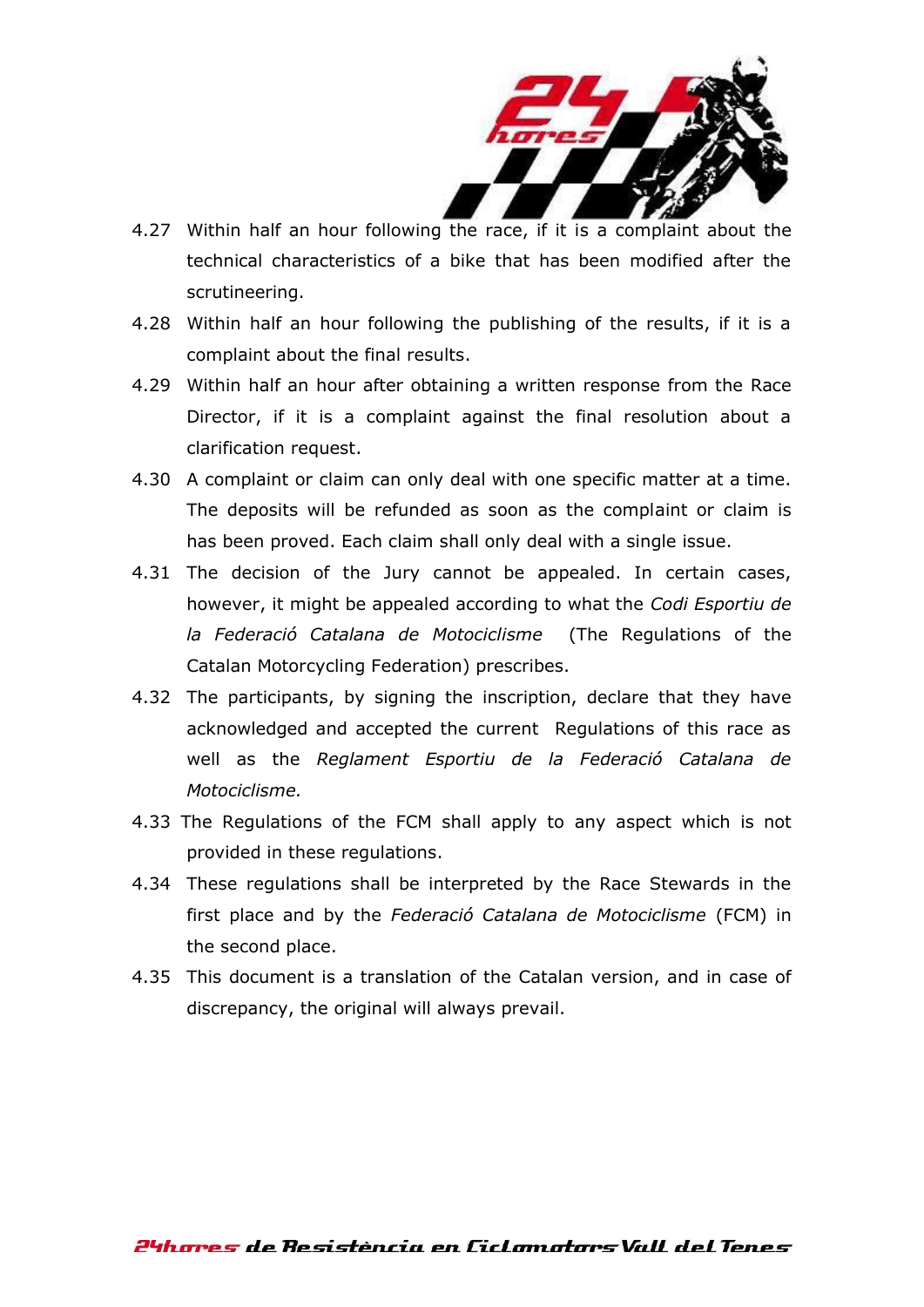

# **ARTICLE 5 PARTICIPANTS**

- 5.1 All participants must be in possession of a Federation License (youth $*$ - cadets\* - junior - senior – veterans) approved by FCM. A technical commission will evaluate its suitability. Pilot's legal tutors of must contact with the organization.
- 5.2 A team must have a minimum of three (3) riders and a maximum of four (4) riders. Three-rider teams and four-rider teams will not be separated in different categories.
- 5.3 Foreign participants shall contact with Grup 24 Hores.
- 5.4 Teams must have always a team chief inside the box to communicate with race direction.

# **ARTICLE 6 TECHNICAL CHARACTERISTICS - GROUPS**

- 6.1 This competition is open to any motorbike of the following categories: **Group2, Group3, PromoCup-2T, PromoCup-2T Serie** and **GreenCup**. To constitute category only one team is needed.
- 6.2 **Group2**: Air-cooled bikes, speed clutch variator engine, up to 50cc (tolerance + 2%) two-stroke. The rest of the bike can be modified.
- 6.3 **Group3**: Liquid-cooled bikes, speed clutch variator engine, up to 50cc (tolerance + 2%) two-stroke. The rest of the bike can be modified.
- 6.4 **PromoCup-2T**: Bikes with manual gearbox, two-stroke, engine from moped, and maximum cylinder diameter 50mm and a maximum stroke of 43mm. The rest of the bike can be modified. Teams in this category must inform about engine's brand and model.
- 6.5 **PromoCup-2T Serie**: Bikes with manual gearbox, two-stroke, engine from moped, and maximum cylinder diameter 50mm and a maximum stroke of 43mm. The framework must be from a moped.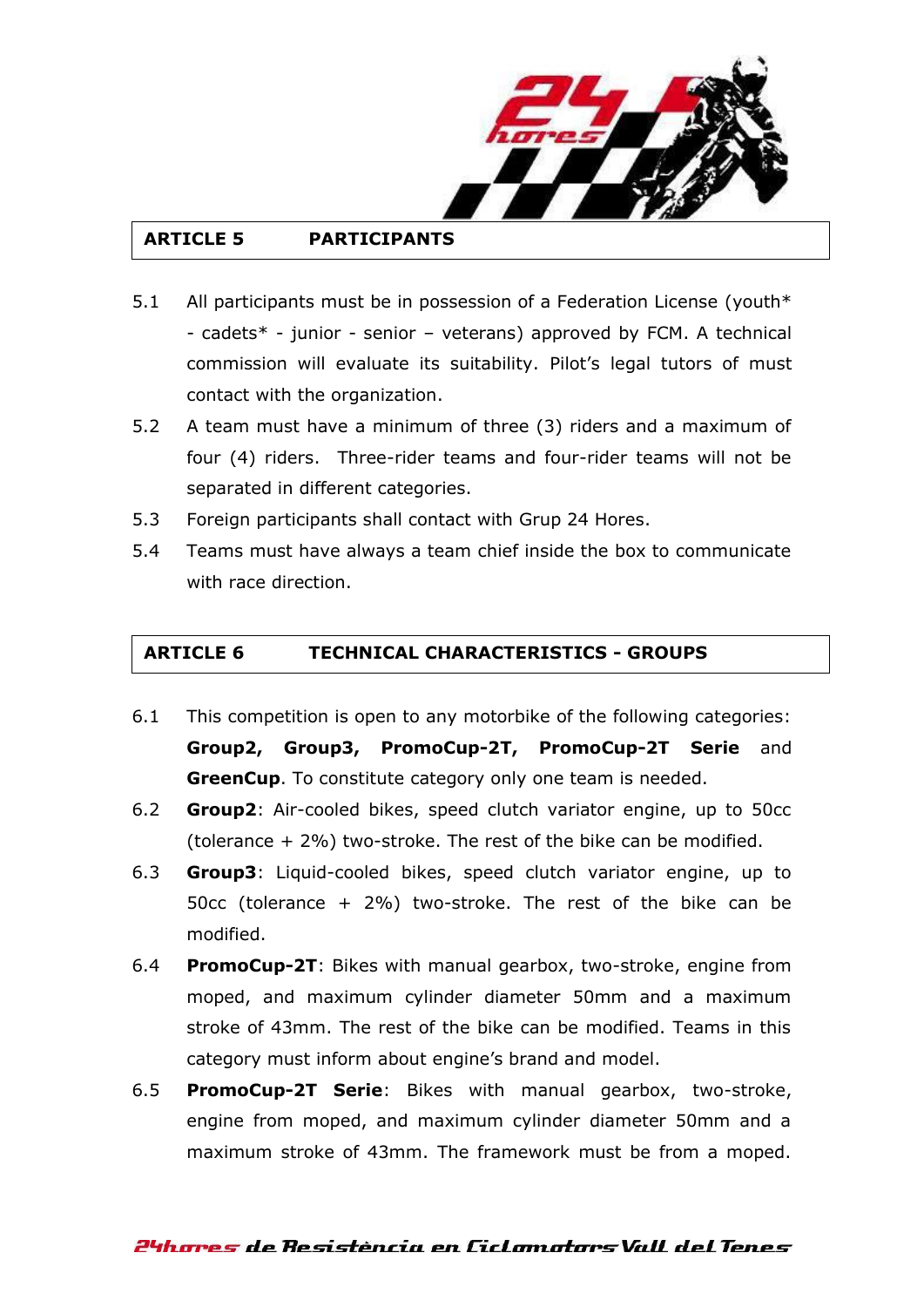

The rest of the bike can be modified. Teams in this category must inform about engine's and framework's brand and model.

- 6.6 **GreenCup**: Electric bikes, different models allowed. Please contact the organization for further details.
- 6.7 Maximum noise level permitted shall be 94 decibel.
- 6.8 During all the race the exhaust system should be in optimal status, with silencer also in optimal status.
- 6.9 Brake and Clutch levers must end in round shape (minimum 18mm diameter)
- 6.10 It is strictly forbidden to fit the bike with wing-mirrors, boot, kickstand, passenger footrest, turn indicators, pedals or any other element that the technical steward considers inappropriate or dangerous.
- 6.11 The bike, the number plate and the rider shall not be replaced by any other bike, number plate and rider which is not the officially registered. In doing so, team shall be excluded from competition. Once the registration has been done, a change or replacement shall only be accepted if presented in writing to the Jury of the Competition before 16.00 of the day of the race.
- 6.12 During the race, riders shall wear a homologated helmet, appropriate trousers and gloves, boots without studs, shoulder protections, knee braces and elbow braces, long-sleeve shirt and number. Goggles are optional, and in case of wearing them, they must be MX-type. Any bike or rider which does not comply with the rules of equipment shall not be allowed into the race track.
- 6.13 Main Front Lighting System:

Lighting located on front number plate, fitted with white or yellow light, which must allow the bike to be seen from a distance of 30 meters minimum, when the engine is on. System must work properly (continuously, not flashing) during the required period. Lights may be removed when its use is not compulsory.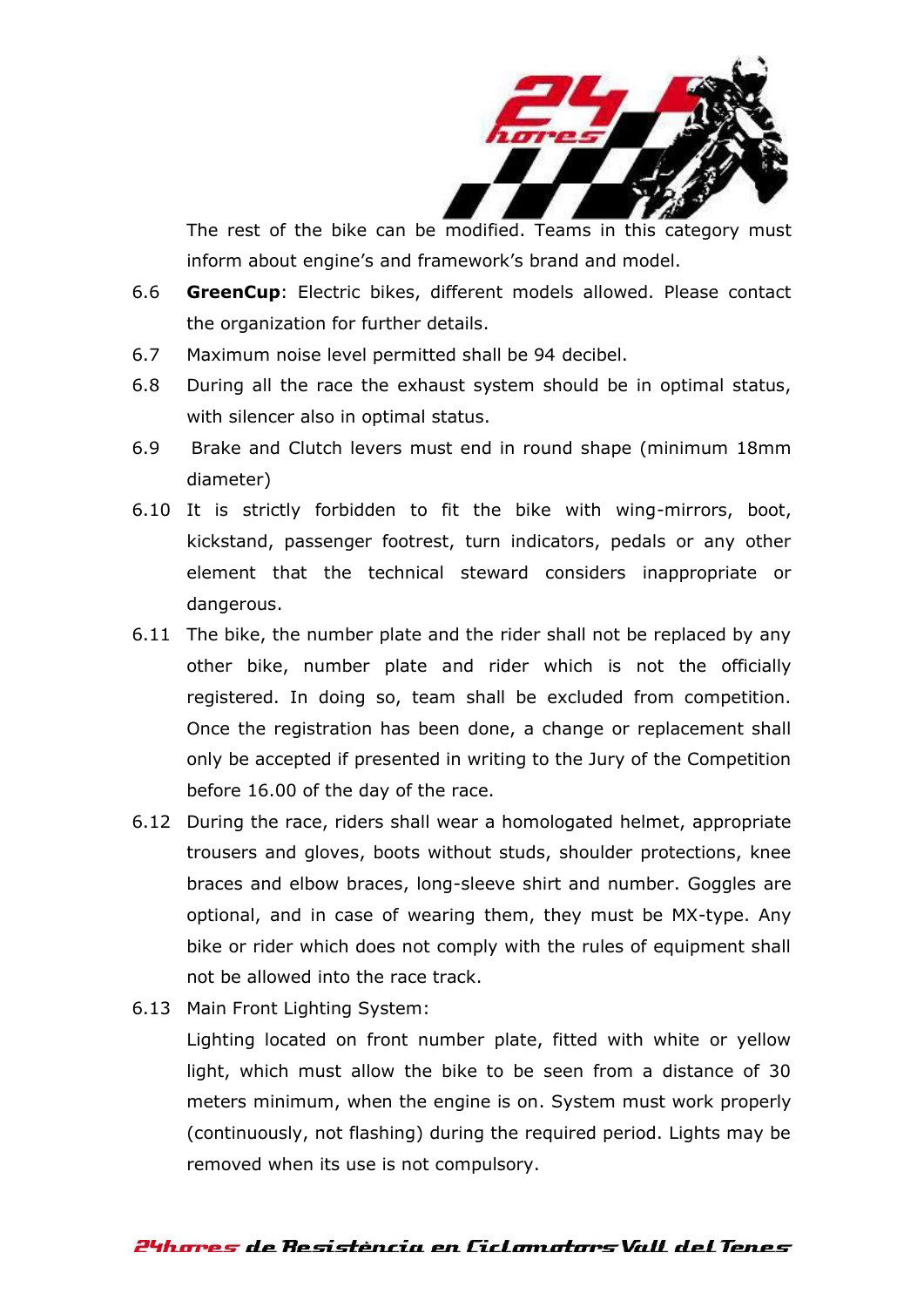

The main front lighting system must have a surface (optical reflection or leds) minimum of 20 cm2, similar to the following types:



Any other design of lighting system, might be refused by the Technical Commission. We recommend that if you use a different design, please communicate to the Technical Commission to check its suitability.

Additional lights on the front will be allowed, but never will replace the main front lighting system, and these ones cannot be red or orange.

6.14 Main Rear Lighting System:

Lighting located on the rear side of the bike, must be red and must not exceed power of 12w. System must work properly (continuously or flashing) during the required period, even when the bike is off. Lights may be removed when its use is not compulsory. Additional lights on the rear will be allowed, but never will replace the main rear lighting system, and must be red.

- 6.15 Helmets must be fitted with a light reflecting patch of 20 cm2 (5x4cm) minimum, placed on the rear part of the helmet.
- 6.16 Bikes must have 3 number plate backgrounds of minimum 200x250mm.
- 6.17 Number plates shall be provided by the organization and must not be cut or modified without previous authorization from the technical steward.
- 6.18 The team accepts wearing and respecting the advertising in the number and number plates, and shall not add any other image or letters on it.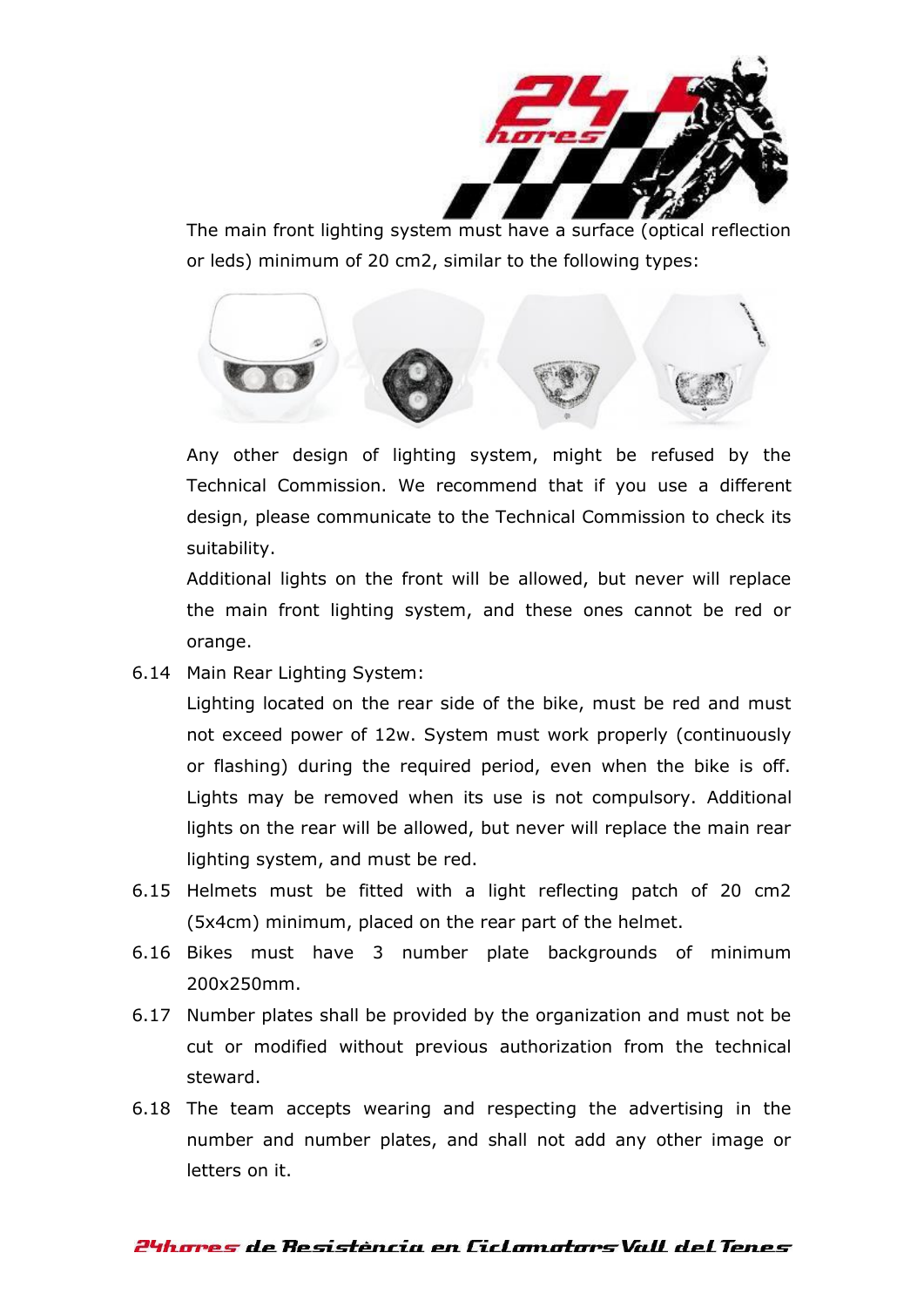

6.19 It is strictly forbidden to put any sticker on the number plates.

#### **ARTICLE 7 CHARACTERISTICS – RIDER CLASSES**

- 7.1 Depending of the characteristics of the riders of a team, they may be grouped as: **Vall del Tenes, International, Females, Mixed, Sub20 and Master40**. To constitute category a minimum of 3 teams are needed. To joint to any of these groups must be requested and certified (by official document) before August 15<sup>th</sup>, 2022, by email at [inscripcions@24hores.cat.](mailto:inscripcions@24hores.cat) After this date, cannot be ensured the adhesion to these groups.
- 7.2 **Vall del Tenes:** Teams which all riders are resident of one of these towns of Vall del Tenes (Bigues, Santa Eulàlia de Ronçana, Lliçà d'Amunt and Lliçà de Vall). This class is incompatible with International.
- 7.3 **International:** Teams which all riders haven't Catalan or Spanish nationality. This class is incompatible with Vall del Tenes.
- 7.4 **Females:** Teams which all riders are women. This class is incompatible with Mixed.
- 7.5 **Mixed:** Teams which two (2) riders are women. This class is incompatible with Females.
- 7.6 **Sub20:** Teams which all riders are under 20 years old at the end of the race (born at September  $6<sup>th</sup>$  2001 or later). This class is incompatible with Master40.
- 7.7 **Master40:** Teams which all riders are over 40 years old at the start of the race (born at September 3<sup>rd</sup> 1981 or later). This class is incompatible with Sub20.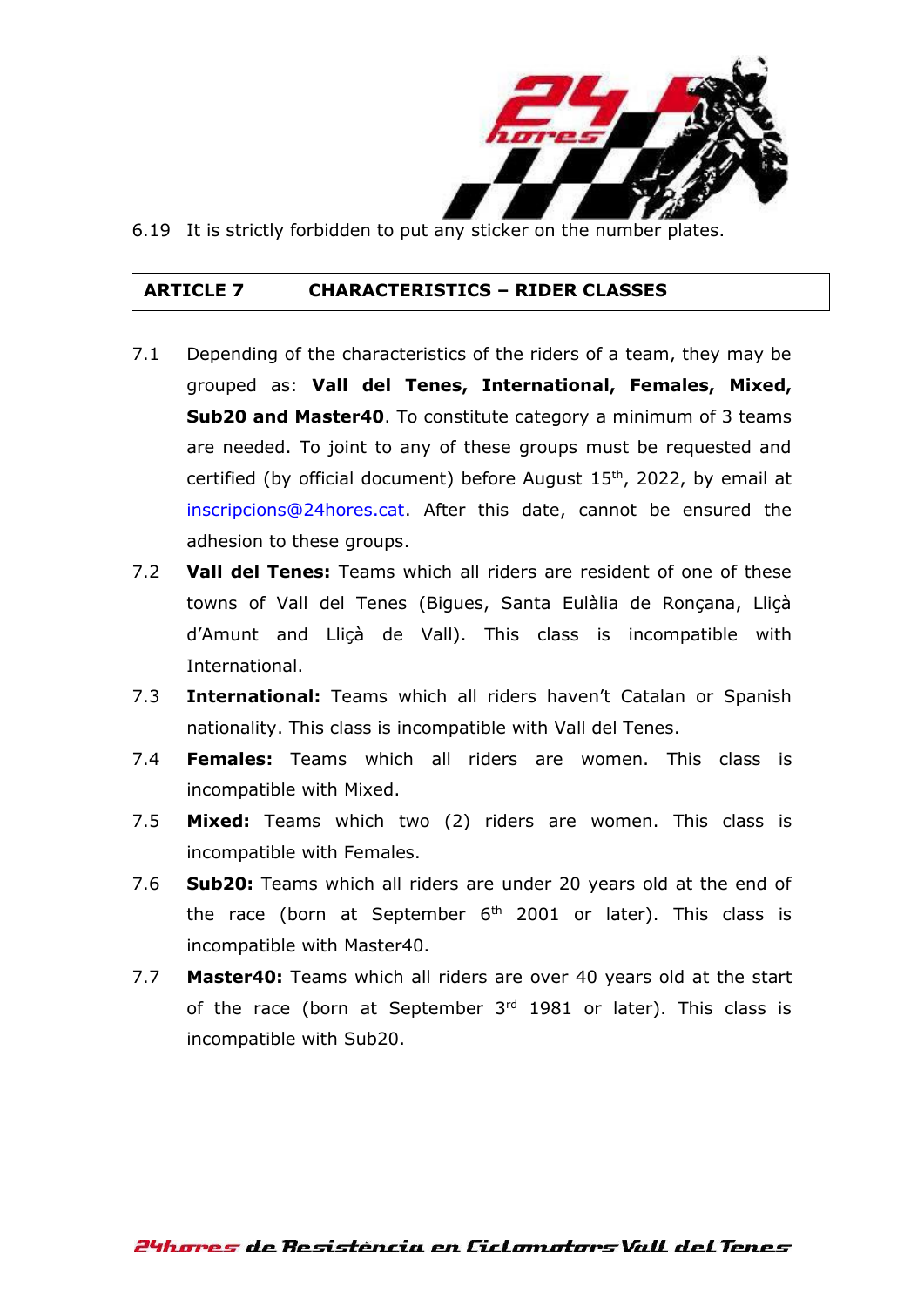

# **ARTICLE 8 REGISTRATIONS**

8.1 Participants must fill in the registration form via internet in the website http:\\www.24hores.cat. A registration shall only be accepted once the organization has received the payment receipt (corresponding to the registration).

- 8.2 The registration period finishes on July 29<sup>th</sup> 2022 at 18:00.
- 8.3 The organization establishes a limit of 50 participant teams and may close the registration period when this number is reached.
- 8.4 The registration fee is 850€ per team.
- 8.5 Foreign riders must contact the organization sending an email to [inscripcions@24hores.cat](mailto:inscripcions@24hores.cat)
- 8.6 The registration refund must to be requested written by the team leader. Before the registration's end  $-$  60 $\epsilon$  fee. Before 12/08/2022 at 18.00 -> 300€ fee. After 12/08/2022 at 18.00 -> No refund.

# **ARTICLE 9 SCRUTINEERING**

#### **ADMINISTRATIVE SCRUTINEERING**

9.1 Riders must show their federation license, their ID card or passport, pass the signature control and finally sign in the document of risk acknowledgement.

# **TECHNICAL SCRUTINEERING**

- 9.2 There will be only one bike per team. The framework and crankcase will be marked and must not be replaced. In case of need to replace any of them can be done under the Race Director authorization, and applying the consequent penalty.
- 9.3 The fire extinguisher in each box shall be checked.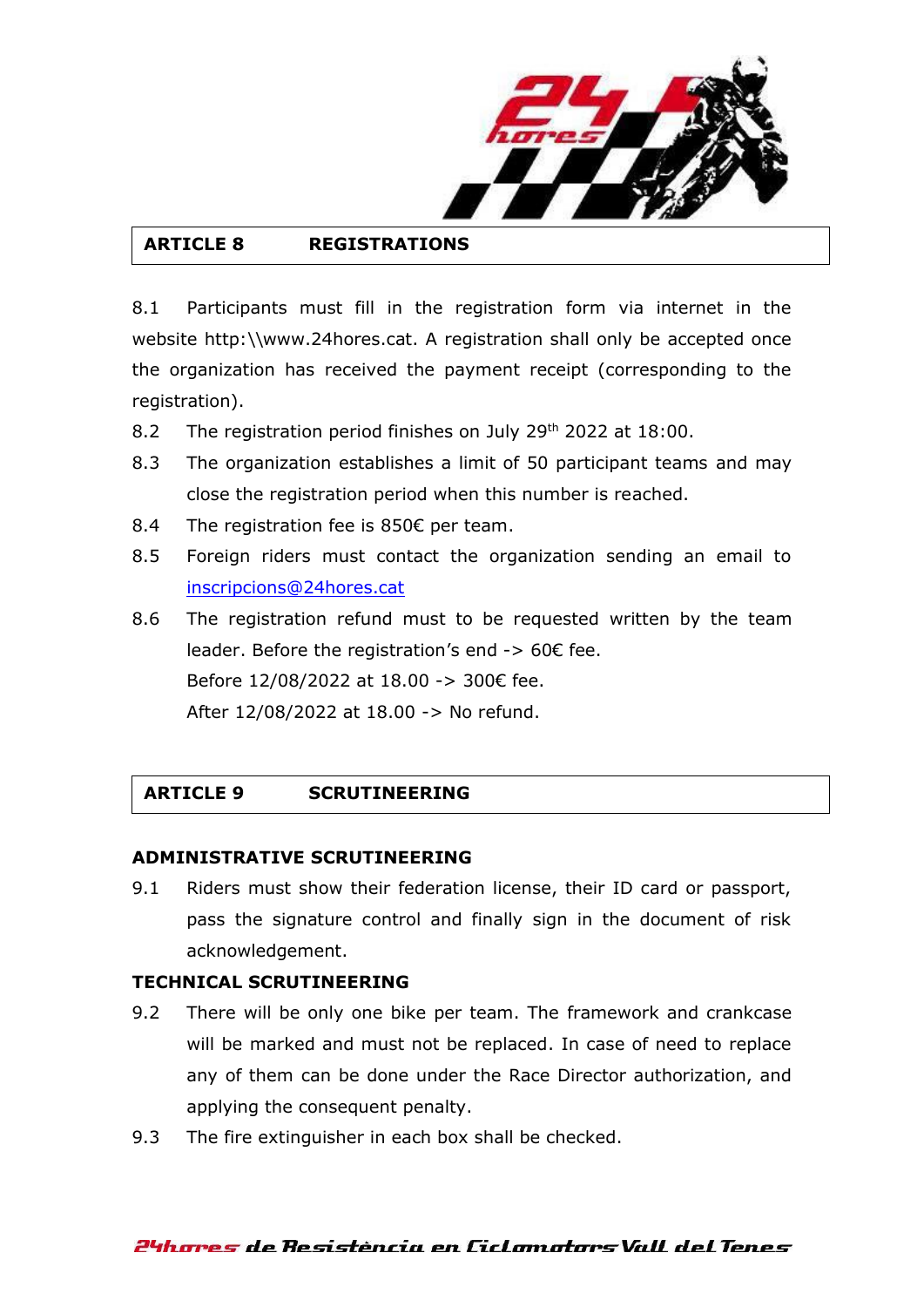

- 9.4 The preliminary technical scrutineering shall be carried out by the technical steward at the scrutineering tent. In order to proceed with the bike's scrutineering and the sealing.
- 9.5 During the bike scrutineering, number plates, levers, lights and general aspect of the bike shall be checked, as well as any other part that the technical steward considers necessary.
- 9.6 The rider's equipment shall also be checked during the technical scrutineering. Besides, aspects mentioned in the article 6 shall be checked at the moment of the race start.
- 9.7 If the technical steward considers that a bike does not comply with the required conditions for this competition, the technical steward shall communicate it to the team manager. The team will then have a period of 30 minutes to modify the bike. If the problem cannot be solved within these 30 minutes, the team will not allowed to stat the training session or the start of the race if the reported issues have not been solved.
- 9.8 During the competition, a bike might be scrutineered to check its safety conditions and to verify that none of the marked or sealed parts have been replaced.
- 9.9 The organization reserves the right to order a medical check on the riders and to exclude them from the race in case their health condition is not optimal, as deemed by the doctor.

#### **ARTICLE 10 PRACTICE SESSIONS**

10.1 Practice sessions shall are scheduled as follows: September 3rd, 2022 19.30 to 21.00 free practice September 4<sup>th</sup>, 2022 10.00 to 11.00 free practice.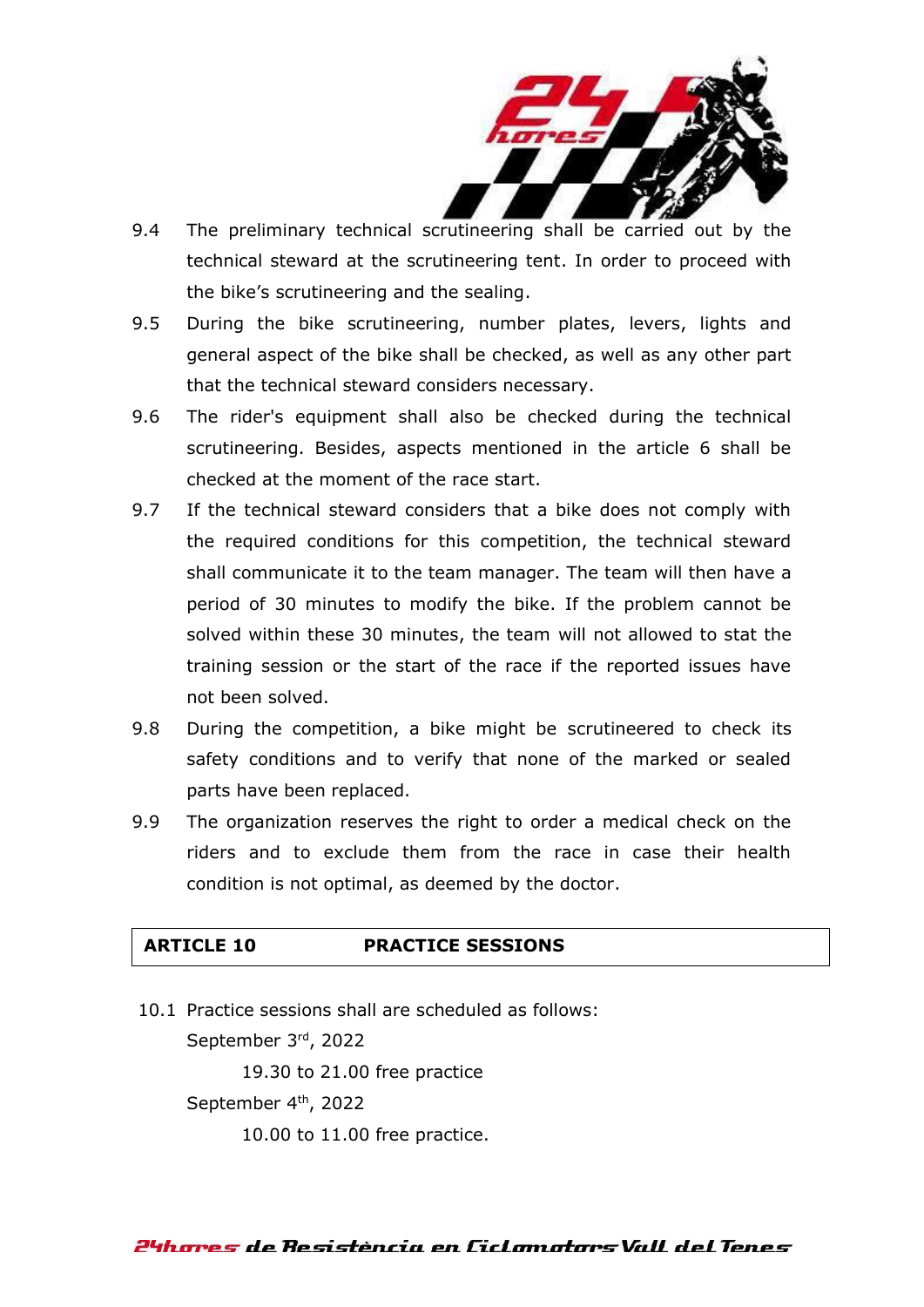

111 qualifying sessions. Each team will have the opportunity to make only one timed lap. Riders will do their timed lap one by one, leaving an interval of 30 seconds after the previous rider. Riders must take the start following the reverse order of number plates (50, 49, 48...).

10.2 Practice sessions may be modified and/or reduced for major cause or circuit limitations.

| <b>RACE START</b><br><b>ARTICLE 11</b> |
|----------------------------------------|
|----------------------------------------|

11.1 45 minutes before the race start, bikes shall be placed in the starting grid according to the results of the qualifying practice.

- 11.2 If a rider or team fails to place the bike in the starting grid during the presentation of the teams, they will take the start from the back of the grid, according to number plate.
- 11.3 Bikes might be warmed up until 15 minutes before the race start. From that moment on, all members of the teams must leave the track, except for the riders who will take the start.
- 11.4 At the moment of the start, the bike may only be held by another rider, perfectly equipped and identified from the same team, behind the circuit fences.
- 11.5 Start will be "LE MANS" style.
- 11.6 Once a technical steward has shown the green flag, a rider might be helped push the bike by another rider of the same team.
- 11.7 It is forbidden to start before the starting signal, as well as receiving any kind of external assistance.

# **ARTICLE 12 RIDERS CHANGE-OVER**

12.1 A rider shall rest a minimum of 30 minutes between change-over.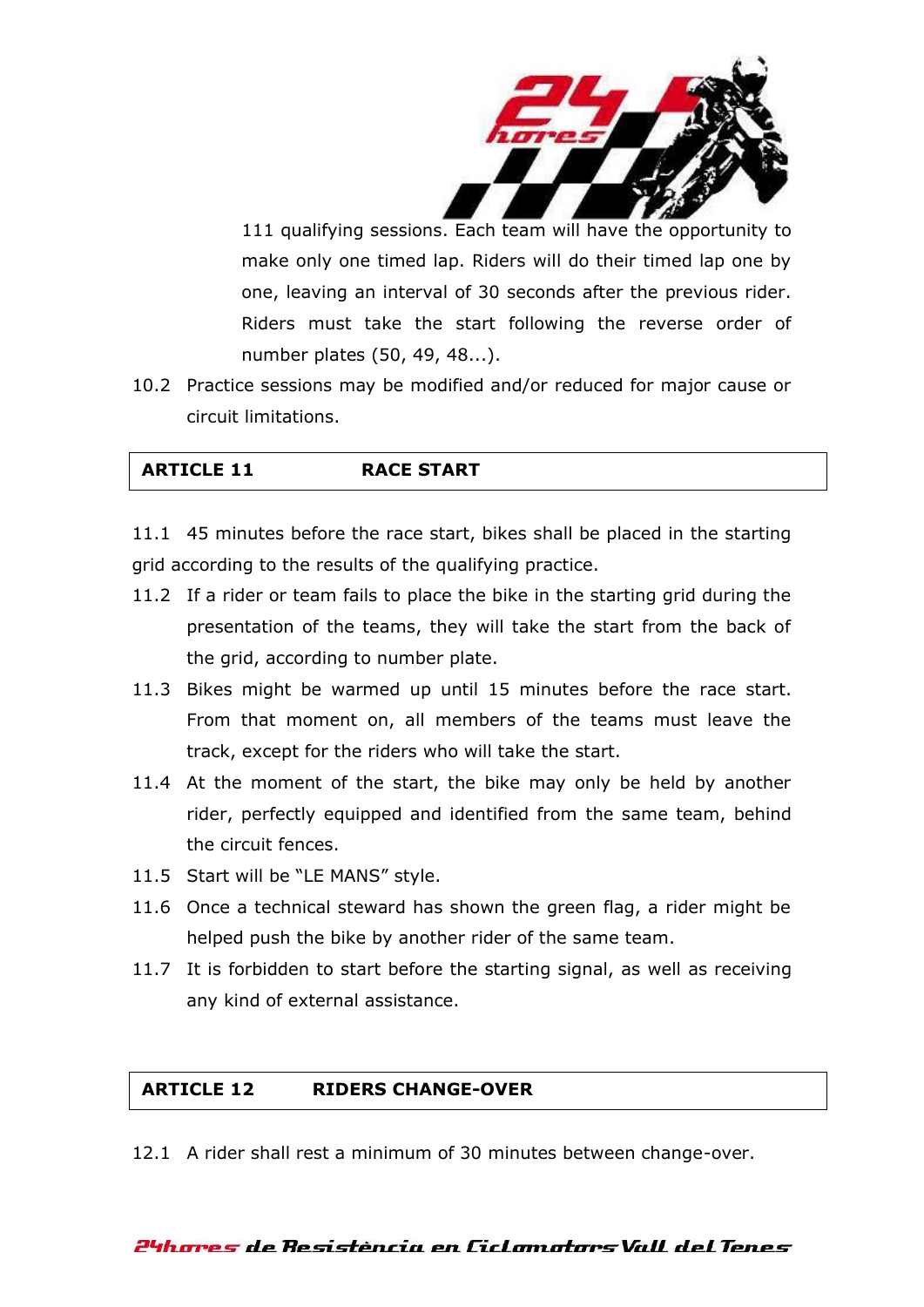

- 12.2 The riders change-over can only take place in the box or the refuelling area.
- 12.3 Only with previous authorization from the Race Director, a rider change-over will be permitted outside the box in case the rider gets injured and must abandon the competition. The incoming rider must be accompanied by a member of the organization to the exceptional change-over area.

## **ARTICLE 13 REFUELLING**

- 13.1 There will be a set area for the refuelling.
- 13.2 During the refuelling, the bike must have its engine off and there must be a maximum of (2) people from the team (identified as team members) helping with the refuelling.
- 13.3 It is strictly forbidden to store fuel inside the box and to refuel outside the refuelling area.
- 13.4 Inside the refuelling area it will only be permitted to refuel, to lube the chain, to remove the sand protector of the filter, and to carry out the rider change-over. Any other operation that means the use of tools or filter replacement, is strictly forbidden in this area.
- 13.5 It is strictly forbidden to smoke in the box and the refuelling area.

# **ARTICLE 14 LIGHTS**

- 14.1 The use of lighting will be recommended from 20.00, and mandatory from 20.15.
- 14.2 The race director will announce when the lights might be turned off.
- 14.3 If a bike has a broken or inoperative rear or front light, the team will be informed via PA system (see article on penalties).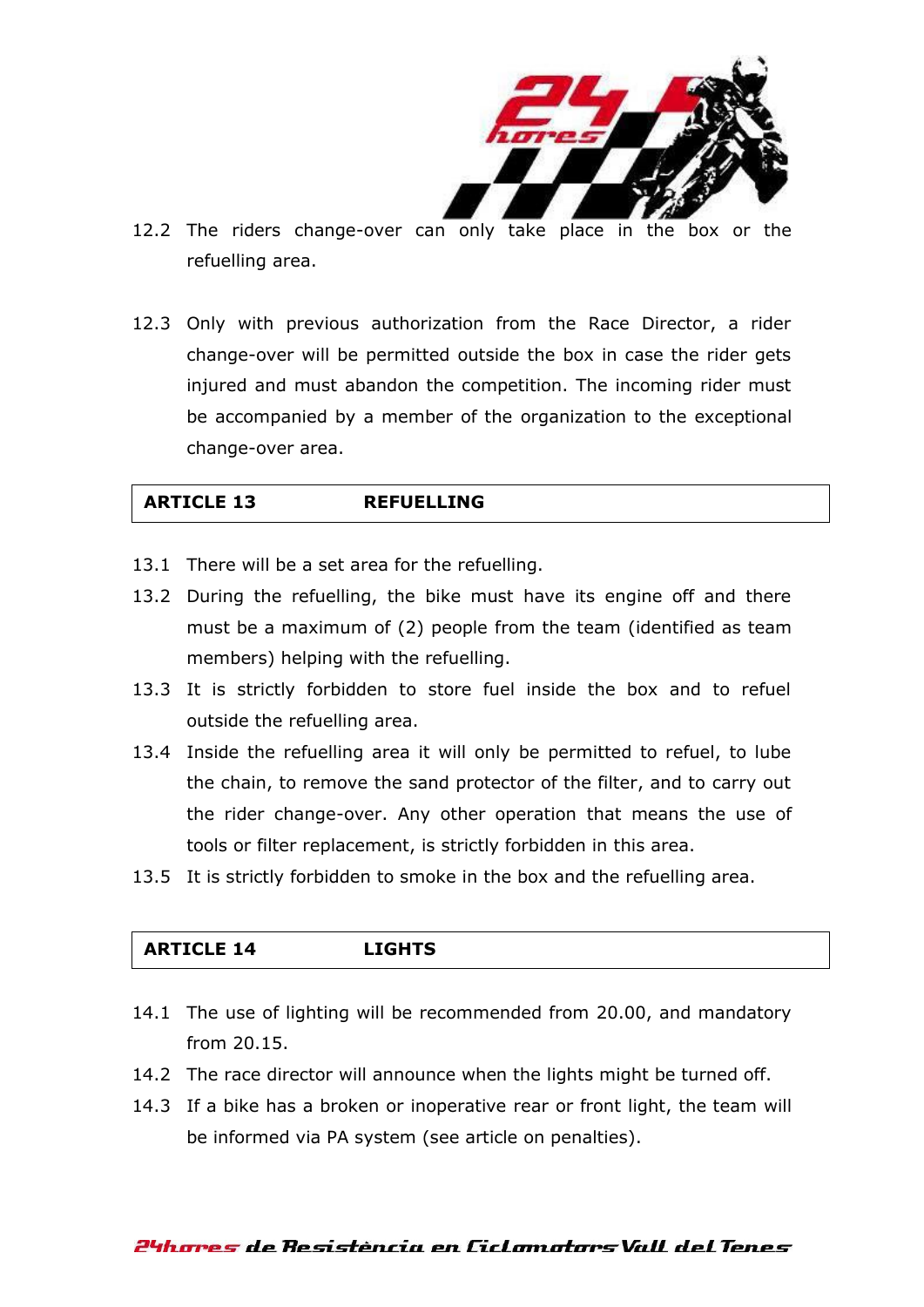

# **ARTICLE 15 PRIZES**

15.1 The organization will award the following prizes for Categories: a) Trophy for the first, second and third teams of the overall classification.

b) Trophy for the first, second and third teams of each Category.

- 15.2 The organization will award the following prizes for Classes:
	- c) Trophy for the first, second and third teams of Vall del Tenes.
	- d) Trophy for the first, second and third teams of International.
	- e) Trophy for the first, second and third teams of Females.
	- f) Trophy for the first, second and third teams of Mixed.
	- g) Trophy for the first, second and third teams of Sub20.
	- h) Trophy for the first, second and third teams of Master40.

| <b>ARTICLE 16</b> | <b>PENALTIES</b> |  |
|-------------------|------------------|--|
|                   |                  |  |

The Jury of the Competition may inflict penalties if the regulations are infringed. List of penalties:

- 16.1 Failing to proceed to the preliminary scrutineering: not authorized to take the start.
- 16.2 Falsification of the registration data: Exclusion of the subject fraudulent.
- 16.3 Bike which fails to comply with the safety regulations: Compulsory repair.
- 16.4 Proceeding to the scrutineering out of time: 60  $\epsilon$  fine.
- 16.5 Starting the engine when it has not been authorized: 1 lap.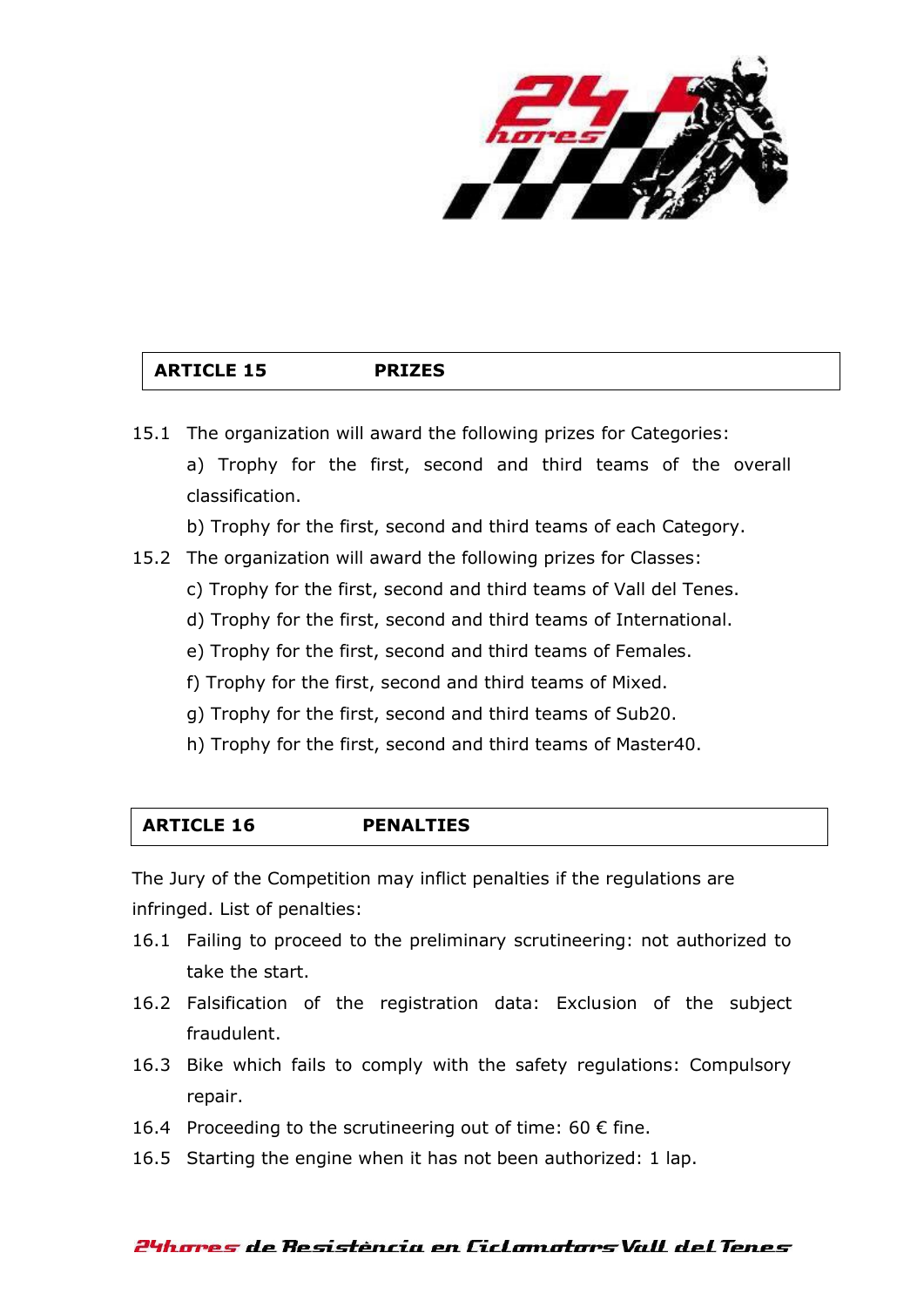

- 16.6 Jump start (leaving the starting position before the start signal): 1 lap.
- 16.7 At the moment of the start, helping the rider push the bike before the Race Director gives authorization: 1 lap.
- 16.8 Any kind of irregularity found in a scrutineering during the race: Excluded from the race.
- 16.9 Changing the bike during the competition: Excluded from the race.
- 16.10 Rider change-over outside the designated areas: 20 laps.
- 16.11 Proceeding to the rider change-over in a non-authorized way: 20 laps.
- 16.12 Taking shortcuts inside the race track: Excluded from the race.
- 16.13 Riding or pushing the bike in the opposite direction of the race (track): Exclusion of offender rider plus 20 laps.
- 16.14 Riding or pushing the bike in the opposite direction of the race (box or box back walkway):
	- a) Engine off: 20 laps
	- b) Engine on: Exclusion of offender rider plus 20 laps.
- 16.15 Jump from Refueling to Boxes (or vice versa):
	- a) Engine off: 20 laps
	- b) Engine on: Exclusion of offender rider plus 20 laps.
- 16.16 Blocking or obstructing the pit lane: 1 lap.
- 16.17 Non-authorized people inside the box: 1 lap.
- 16.18 Failing to wear the required gear: Not authorized to take the start.
- 16.19 Failing to show clearly the number plate and number while racing: lap will not be counted.
- 16.20 Changing motorbike number plate during the competition: Excluded from the race.
- 16.21 Refuelling in a non-authorized area or in a non-authorized way: Excluded from the race.
- 16.22 Smoking in prohibited areas of the race track: 1 lap.
- 16.23 Repairing the bike with non-authorized assistance: 10 laps.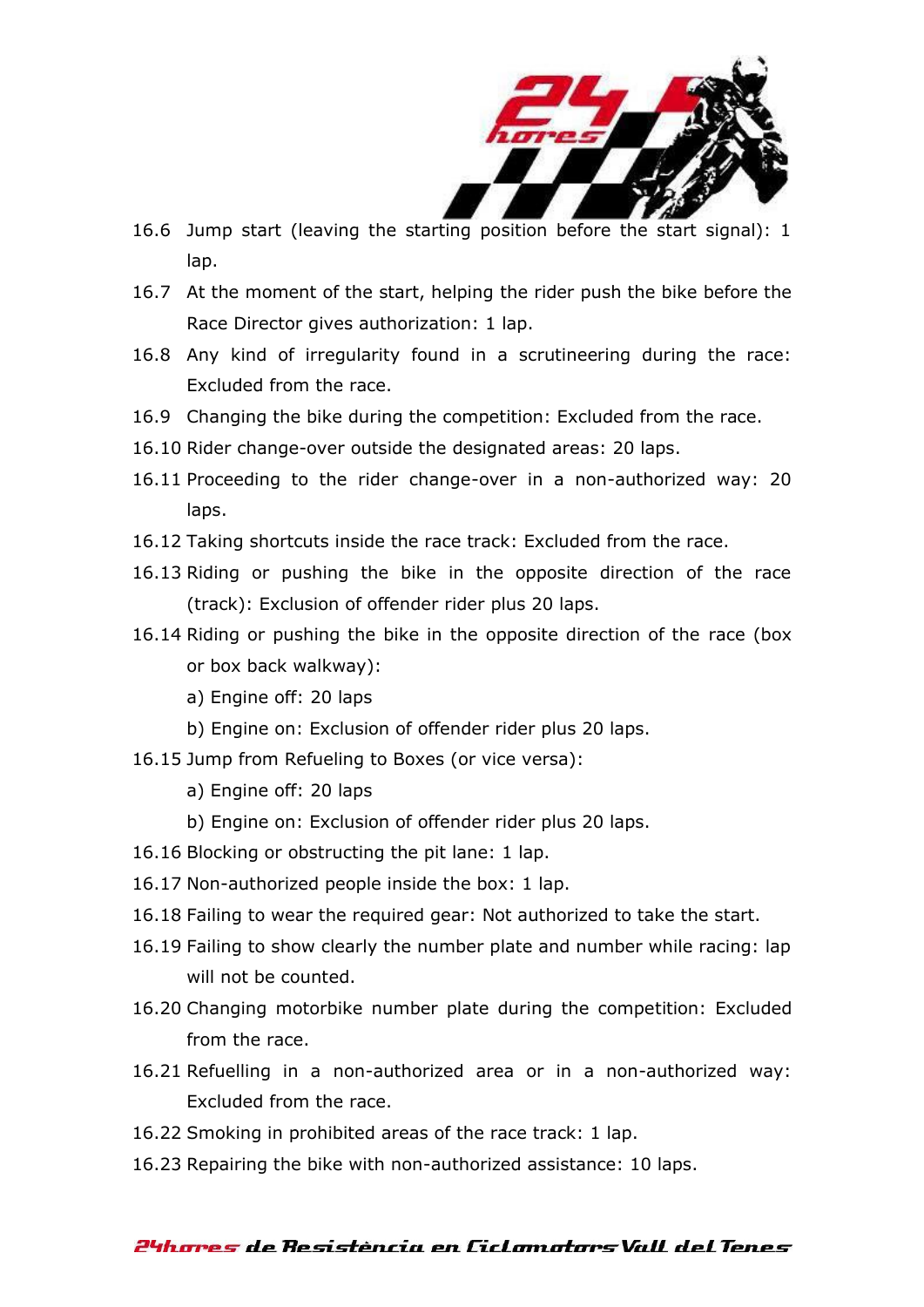

- 16.24 Rider being helped by a non-authorized person: 5 laps.
- 16.25 Failing to stop the engine during the refuelling: 5 laps.
- 16.26 Illegitimate manoeuvre:
	- a) with consequences: Exclusion of offender rider plus 20 laps.
	- b) without consequences,  $1<sup>st</sup>$  time: warning.

c) without consequences,  $2^{nd}$  time: Exclusion of offender rider plus 20 laps.

- 16.28 Failing to obey the orders of the technical stewards: 20 laps, or depending of the seriousness and consequences, rider exclusion or team exclusion.
- 16.29 Riding in a manner which may cause danger to other competitors: Exclusion of offender rider plus 20 laps.
- 16.30 Failing to go into box in the following lap after being told about a problem with the lights:
	- a) first time: warning.
	- b) second time: 1 lap.
	- c) next times: 2 laps.
- 16.31 Failing to go into box in the following lap after being told about a problem with the exhaust system:
	- a) first time: warning.
	- b) second time: 1 lap.
	- c) next times: 2 laps.
- 16.32 Failing to respect the order in case the Safety Bike appears on the track: 5 laps.
- 16.33 Overtaking the Safety Bike: Excluded from the race.
- 16.34 Completing the last lap faster than permitted: last lap will not be counted.
- 16.35 Failing to place the bike in the parc fermee at the end of the race: Excluded from competition.